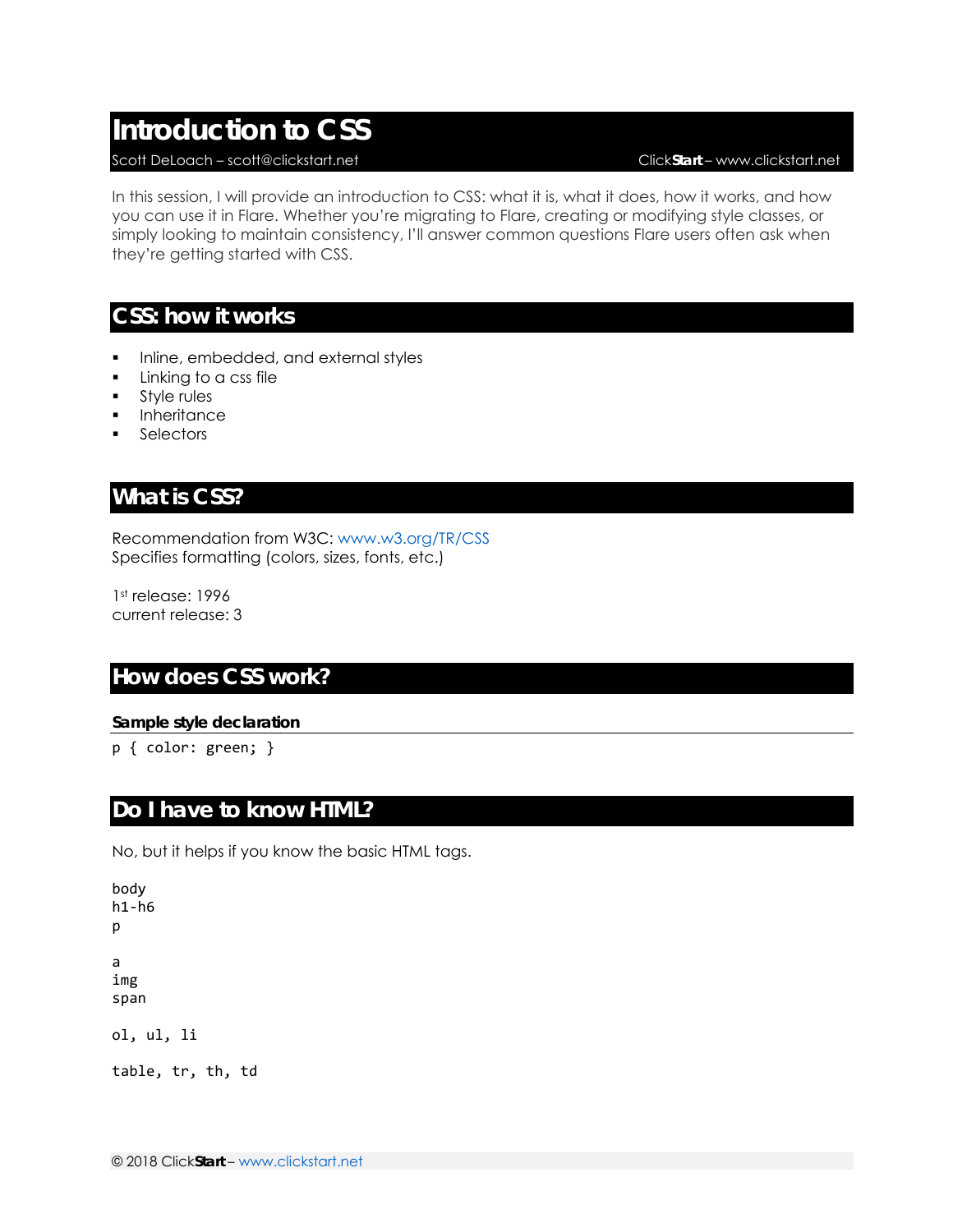## **What's important: inline formatting**

Inline is bad: <span style="color: green;">*Text text text...*</span>

Styles classes are good: <span class="myStyle">*Text text text...*</span>

#### **What's important: inheritance**

body { font‐family: Arial; } p { font‐size: 1em; } p.note { background-color: green; color: white; }

#### **What's different about CSS in Flare?**

#### **Flare-specific tags**

MadCap|tagname (ex: MadCap|dropDown)

#### **Flare-specific style properties**

"mc-" prefix (ex: mc-hyphenate)

#### **Whats new with CSS in Flare 2018?**

- Home > Find Elements
- Built-in Analysis reports
	- New Style Suggestions
	- Replace Local Style Suggestions
	- Undefined Styles
	- Duplicate Style Formats

#### **How do I create a stylesheet?**

- Select **File** > **New**.
- Set the **File Type** to **Stylesheet**.
- **Select a Template.**
- Type a **File Name** and click **OK**.

## **How do I know which stylesheet I'm using?**

- Target's master stylesheet > Project's master stylesheet > topic's stylesheet
- "Allow local stylesheets" option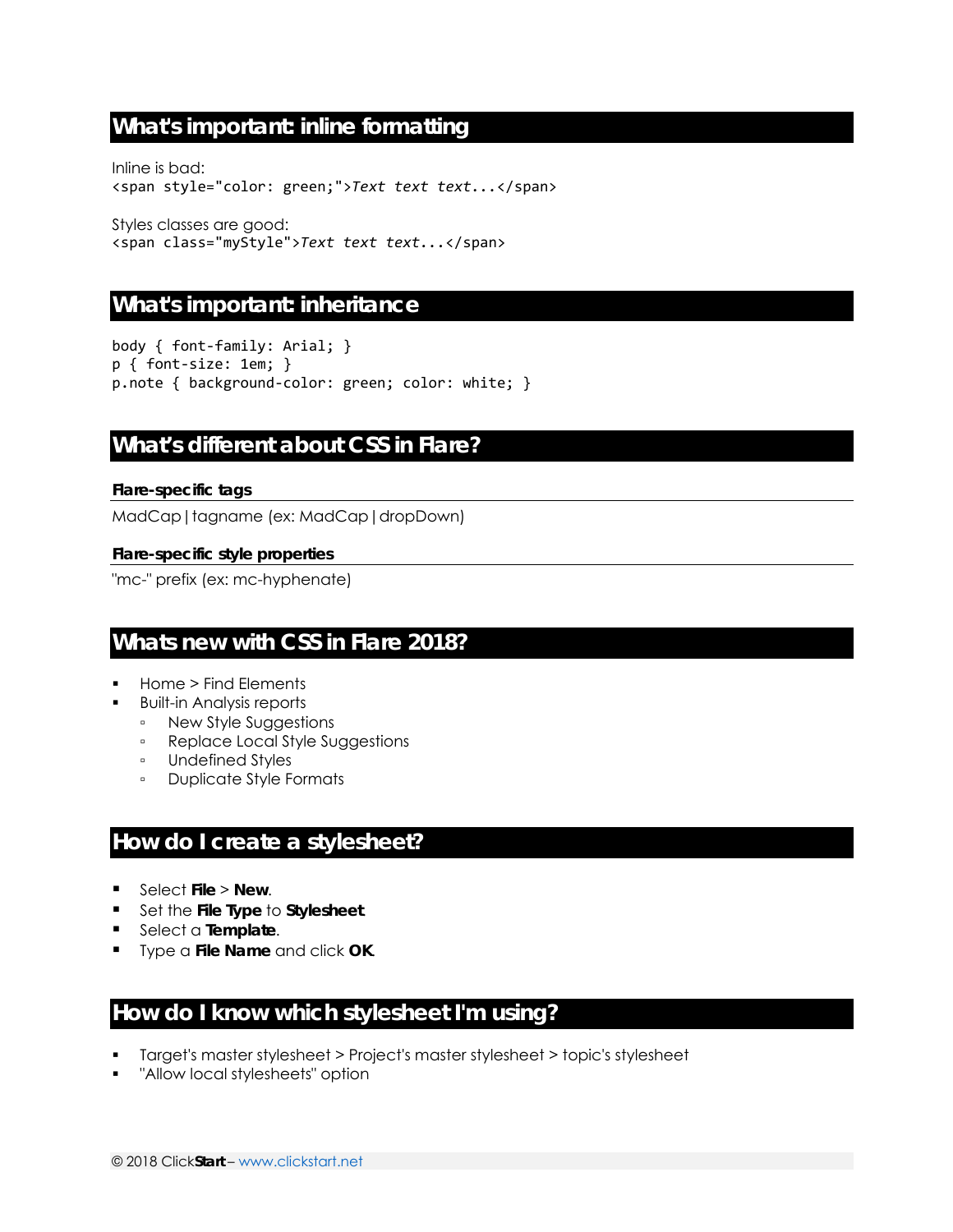## **How do I fix inline formatting?**

- Highlight the formatted content
- Select **Home** >  $\frac{\mathbf{B}_k}{\mathbf{B}_k}$

## **How do I create a style class?**

In a stylesheet:

- Open the stylesheet.
- Click **Add Selector**.
- Select a tag  $(ex: p)$ .
- Type a **Class Name** and click **OK**.

In a topic:

- **Format the content.**
- Highlight the content.
- Select **Home** > **Style Window**.
- Click **Create Style**.
- Type a style name and click **OK**.

## **How do I change the formatting?**

Stylesheet Editor - Simplified View Stylesheet Editor - Advanced View Formatting Window Internal Text Editor (right-click a stylesheet and select **Open with...** > **Internal Text Editor**) Other CSS editors (right-click a stylesheet and select **Open with...** > *your CSS editor*)

## **How do I use different stylesheets for different topics?**

Select "Allow local stylesheets" option:

- **Project** > **Project Properties**, **Defaults** tab
- **Target** > **General** tab

# **How do I use different formatting for print?**

- "print" medium
- multiple stylesheets (not usually needed)

# **How do I use different formatting for mobile?**

- "mobile" and tablet mediums
- multiple stylesheets (not usually needed)
- media queries (not usually needed)